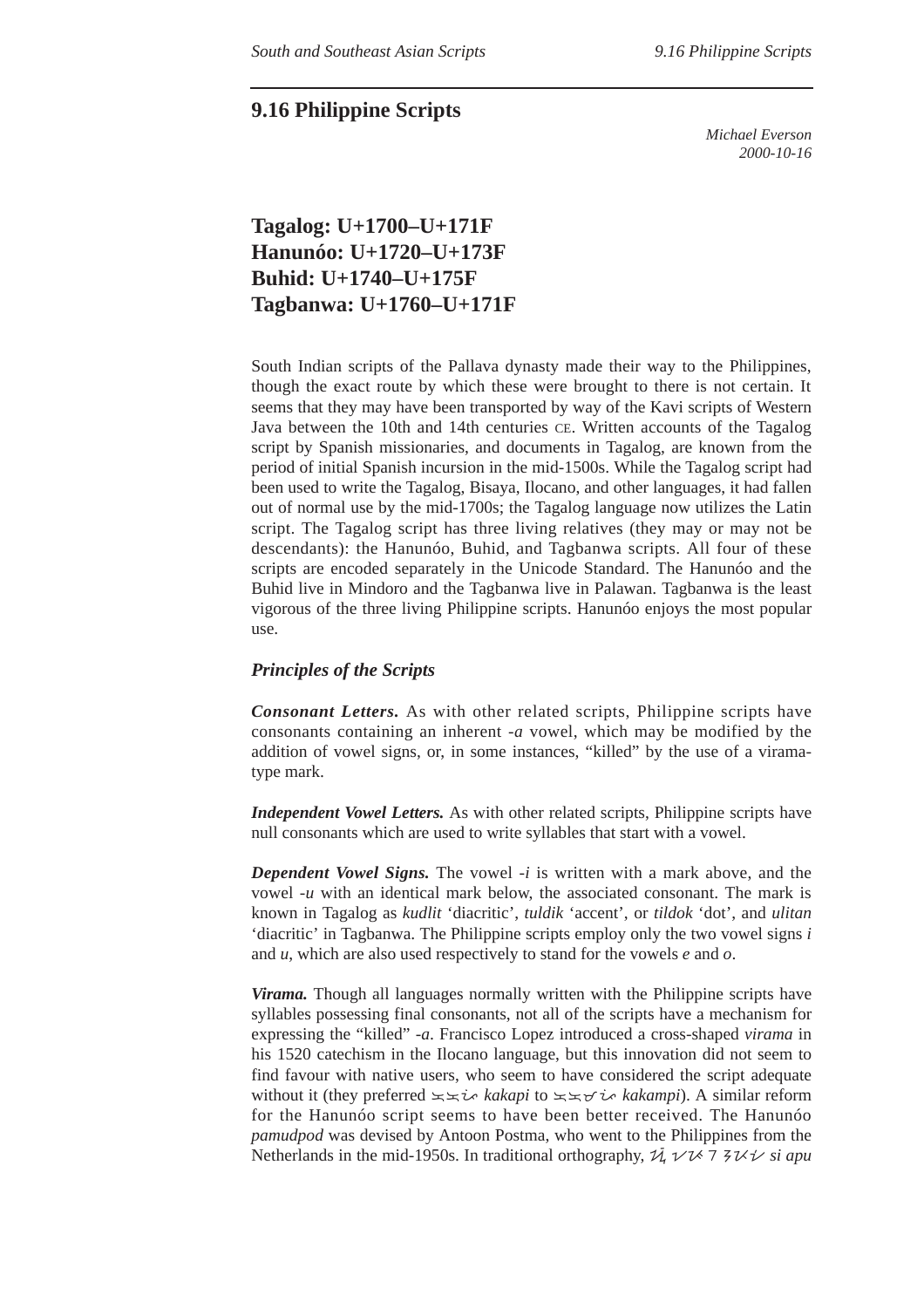*ba upada* is rendered more accurately as  $\overline{\mathcal{U}}_1 \vee \mathcal{U}/\mathcal{U} \vee \mathcal{U}/\mathcal{I} \vee \mathcal{U}$  *si aypud bay upadan*; the Hanunóo pronunciation is *si aypod bay upadan*. The *virama* and *pamudpod* only kill the inherent -*a*; no conjunct consonants are known in the Philippine scripts.

*Additional characters.* Other reforms, such as the addition of *e* and *o* vowel signs or the letter FA, have not been standardized as they are wanting attestation (even in existing character sets). There is room in the tables for their later addition should it prove necessary.

**Directionality.** The Philippine scripts are read from left to right in horizontal lines running from top to bottom. They may be *written* or *carved* either in that manner, or in vertical lines running from bottom to top, moving from left to right. In the latter case, the letters are *written* sideways so they may be *read* horizontally. This method of writing is probably due to the medium and writing implements used. Text is often scratched with a sharp instrument onto beaten strips of bamboo which are held pointing away from the body and worked from the proximal to distal ends, in columns from left to right.

*Rendering.* In Tagalog and Tagbanwa, the vowel signs simply rest over or under the consonants. In Hanunóo and Buhid, however, special conjoined glyphs are formed.

| $\boldsymbol{x}$         | $x + \circ$               | $x + \mathbf{Q}$                 | $\boldsymbol{x}$           | $x + 5$                        | $x + \circ$                                                    |
|--------------------------|---------------------------|----------------------------------|----------------------------|--------------------------------|----------------------------------------------------------------|
| $\varphi$                | P                         | مِ                               |                            | $\boldsymbol{+}$               | $\tilde{\Xi}$                                                  |
| $\mathcal{U}$            | Й                         | $\overline{M}$                   | $\overline{z}$             | $\overline{z}$                 | $\frac{\mathcal{L}}{\mathcal{L}}$                              |
| $\ltimes$                | $\nu$                     | V                                | $\mathcal{I}$              | $\mathcal{I}^{\! \varepsilon}$ | $\mathcal{F}% _{0}$                                            |
| $\mathcal W$             | $\bar{\mathcal{W}}$       | $W_1$                            | $\sqrt{2}$                 | Ŵ                              | $\ensuremath{\mathit{L}}\xspace\ensuremath{\mathit{L}}\xspace$ |
| $\overline{\mathscr{V}}$ | $\bar{\nu}$               | $\frac{1}{2}$                    | $\overline{\mathcal{L}}$   | $\mathbb{Z}^7$                 | $\underline{\mathbb{Z}}/$                                      |
| ${\boldsymbol{\tau}}$    | $7\bar{7}$                | ${\cal T}$                       | $\mathcal T$               | $\overline{\bar{\mathcal{T}}}$ | $\overline{\zeta}$                                             |
| $\rm{Z}$                 | $\mathcal{U}$             | $\nu$                            | $\cal U$                   | $\mathcal{L}$                  | ${\mathcal U}$                                                 |
| $\overline{7}$           | $\bar{7}$                 | $\ensuremath{\mathsf{Z}}$        | $\boldsymbol{\mathcal{I}}$ | $\bar{\mathcal{I}}$            | $\cal{I}$                                                      |
| $\Join$                  | $\bar{\triangleright}$    | $\boldsymbol{\mathcal{B}}$       | $\overline{\mathcal{C}}$   | $\overline{\mathcal{L}}$       | $\varphi$                                                      |
| ${\mathcal{U}}$          | $\bar{\mathcal{U}}$       | ${\mathcal{U}}$                  | $\sqrt{2}$                 | $\mathbb{Z}\bar{\mathcal{J}}$  | $\sqrt{2}$                                                     |
|                          | $\boldsymbol{\mathit{f}}$ | $\pmb{\mathcal{t}}$              |                            | $\boldsymbol{\mathcal{F}}$     | $\pm$                                                          |
| $\mathcal{V}_h$          | $\bar{\mathcal{U}}_1$     | $\mathcal{U}_{\overline{7}}$     | $\varphi$                  | $\overline{\varphi}$           | $\varphi$                                                      |
| $\nu$                    | $\overline{\mathscr{V}}$  | $\nu$                            | $\varDelta$                | LŦ                             | $\mathcal{Q}$                                                  |
| $\mathcal{U}_\text{r}$   | 巧                         | $\mathcal{U}_{\bar{\mathbf{r}}}$ | $\frac{1}{\sqrt{2}}$       | $\overline{z}$                 | $\frac{1}{2}$                                                  |
| $\overline{\nu}$         | $\overline{\nu}$          | $\overline{\nu}$                 | $\angle$                   | $\pmb{\mathcal{L}}$            | $\overline{\underline{\mathit{L}}}$                            |
|                          |                           |                                  |                            |                                |                                                                |

*Punctuation.* Punctuation has been unified for the Philippine scripts. In the Hanunóo block, U+1735 PHILIPPINE SINGLE PUNCTUATION and U+1736 PHILIPPINE SINGLE PUNCTUATION are encoded. Tagalog makes use only of the latter; Hanunóo, Buhid, and Tagbanwa make use of both of them.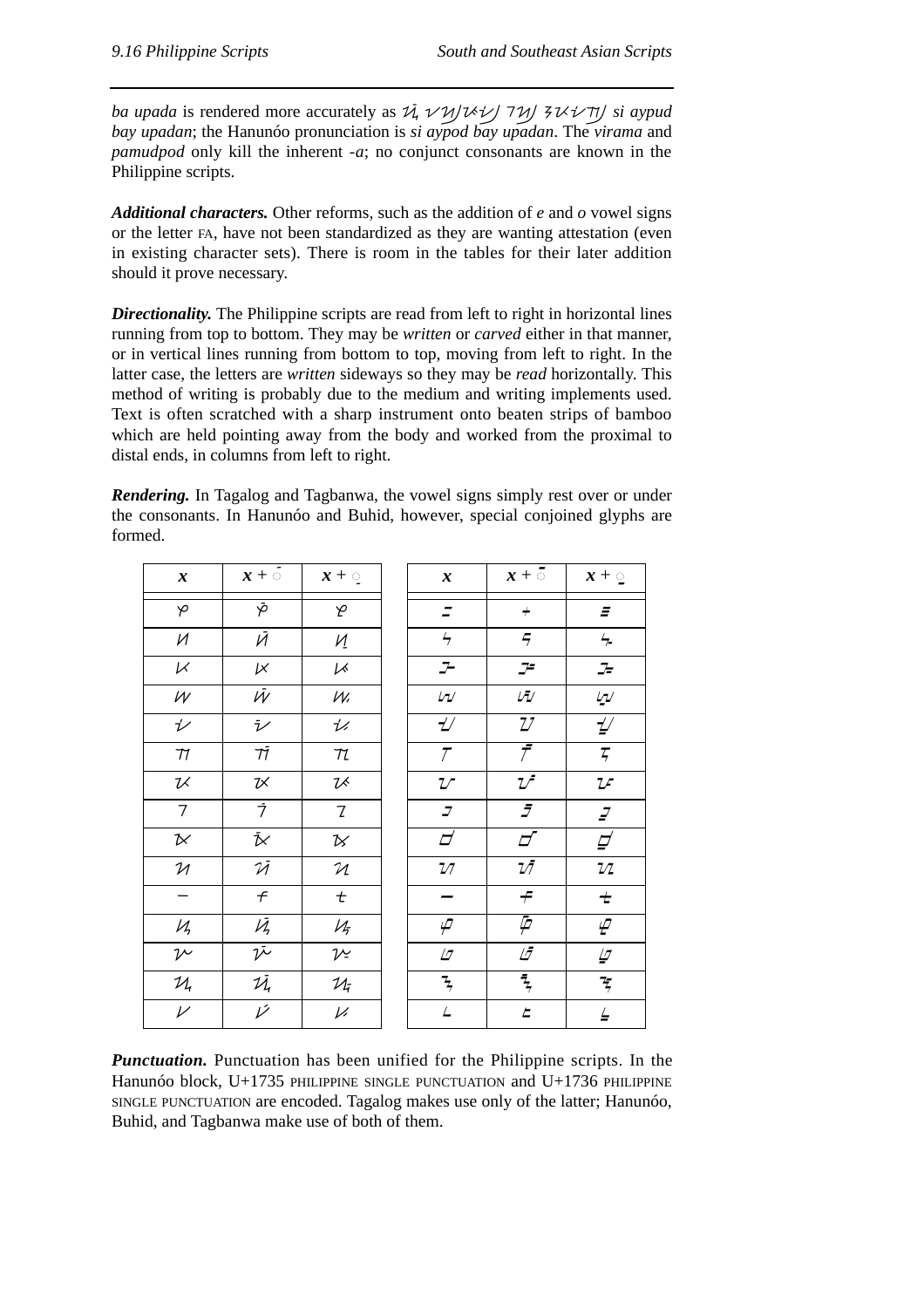#### *Bibliography*

- Kuipers, Joel C., and Ray McDermott. 1996. "Insular Southeast Asian Scripts", in Peter T. Daniels and William Bright, eds. *The world's writing systems.* New York; Oxford: Oxford University Press. ISBN 0-19-507993-0
- Santos, Hector. 1994. *The Tagalog script.* (Ancient Philippine Scripts Series; 1). Los Angeles: Sushi Dog Graphics.
- Santos, Hector. 1995. *The living scripts.* (Ancient Philippine Scripts Series; 2). Los Angeles: Sushi Dog Graphics.
- Wolf, Edwin, II, ed. 1947. *Doctrina christiana: the first book printed in the Philippines, Manila 1593. A facsimile of the copy in the Lessing J. Rosenwald Collection.* Washington, DC: Library of Congress.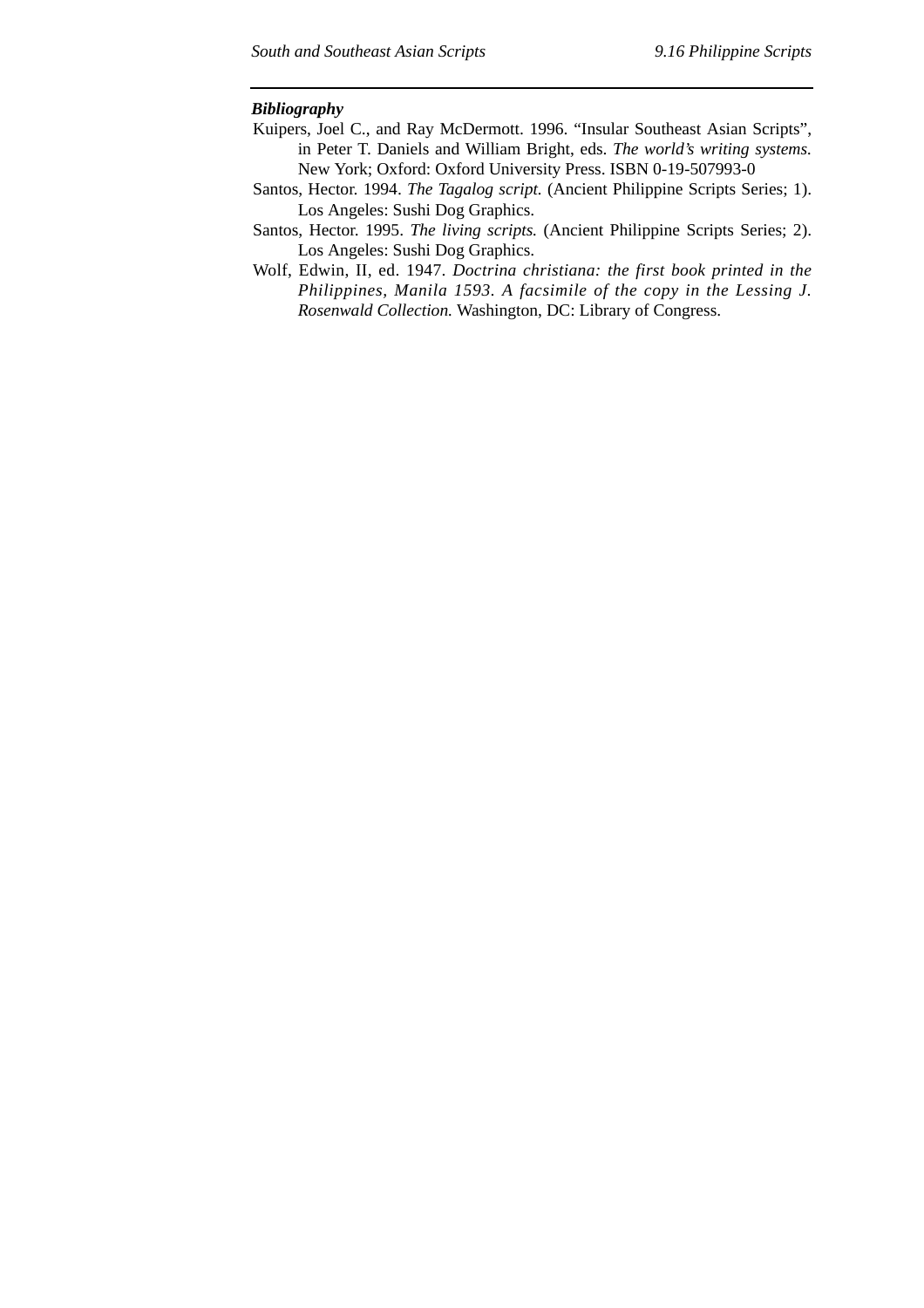|                           | 170                                | 171                         | 172                        | 173                         | 174                                 | 175                         | 176                        | 177                         |
|---------------------------|------------------------------------|-----------------------------|----------------------------|-----------------------------|-------------------------------------|-----------------------------|----------------------------|-----------------------------|
| $\mathbf 0$               | ヿ゚                                 | $\sqrt{3}$                  |                            | 1/11                        | $\mathcal{L}$                       | $\frac{1}{2}$               | $\mathcal V$               | $\mathcal{V}$               |
| $\mathbf 1$               | $\boldsymbol{\pi}$                 | $\mathcal{S}$               | $\mathcal{V}$              | $\overline{\nu}$            | $\underline{1}$                     | $\sqrt{ }$                  | $\mathcal{U}$              |                             |
| $\boldsymbol{2}$          | $\mathcal{S}$                      | $\mathcal{L}_{\mathcal{A}}$ | $\zeta$                    | $\mathcal{L}_{\mathcal{A}}$ | $\overline{\mathcal{F}}$            | $\mathcal{L}_{\mathcal{A}}$ | $\zeta$                    | $\mathcal{L}_{\mathcal{A}}$ |
| $\ensuremath{\mathsf{3}}$ | 工                                  | $\mathcal{L}_{\mathcal{A}}$ | $\varphi$                  | $\bigcirc$                  |                                     | $\mathcal{L}_{\mathcal{A}}$ | $\times$                   | ्                           |
| $\overline{\mathbf{4}}$   | $\mathfrak{R}$                     | $\bigcirc$                  | И                          | $\bigcirc$                  | $\frac{1}{\sqrt{2}}$                |                             | $\widehat{\mathcal{F}}$    |                             |
| $\sqrt{5}$                | رمر                                |                             | $\boldsymbol{\mathcal{K}}$ |                             |                                     |                             |                            |                             |
| $\,6$                     |                                    |                             | ${\cal W}$                 | $\mathcal{U}$               | $L\tau L$                           |                             | $\xi$                      |                             |
| $\boldsymbol{7}$          | N                                  |                             | $\acute{\iota}^{\prime}$   |                             | $\mathcal{L}^{\prime}$              |                             | $\acute{\mathcal{U}}$      |                             |
| $\bf 8$                   | $\mathcal{P}$                      |                             | ${\cal T}$                 |                             | $\mathcal{T}$                       |                             | $\top$                     |                             |
| $\boldsymbol{9}$          | ひへ                                 |                             | $\mathcal{U}$              |                             | $\mathcal{I} \mathcal{I}$           |                             | 7 X                        |                             |
| $\mathsf A$               | $\varphi$                          |                             | 7                          |                             |                                     |                             | $\bigcup$                  |                             |
| $\sf B$                   | $\mathcal{D}$                      |                             |                            |                             | $\overline{\mathcal{L}}$            |                             | $\boldsymbol{\mathcal{U}}$ |                             |
| $\mathsf C$               | $\smash{\smash{\bigtriangledown}}$ |                             | $\frac{N}{N}$              |                             | 27                                  |                             | $\mathcal{U}$              |                             |
| $\mathsf D$               |                                    |                             |                            |                             |                                     |                             |                            |                             |
| $\mathsf E$               | $\int$                             |                             | $\frac{M}{\gamma}$         |                             | $\varphi$                           |                             |                            |                             |
| $\mathsf F$               | $\overline{\upsilon}$              |                             |                            |                             | $\overline{\overline{\mathcal{L}}}$ |                             | $\frac{2}{\sqrt{2}}$       |                             |

# Tagalog, Hanunóo, Buhid and Tagbanwa Scripts

 $G = 00$ <br> $P = 00$